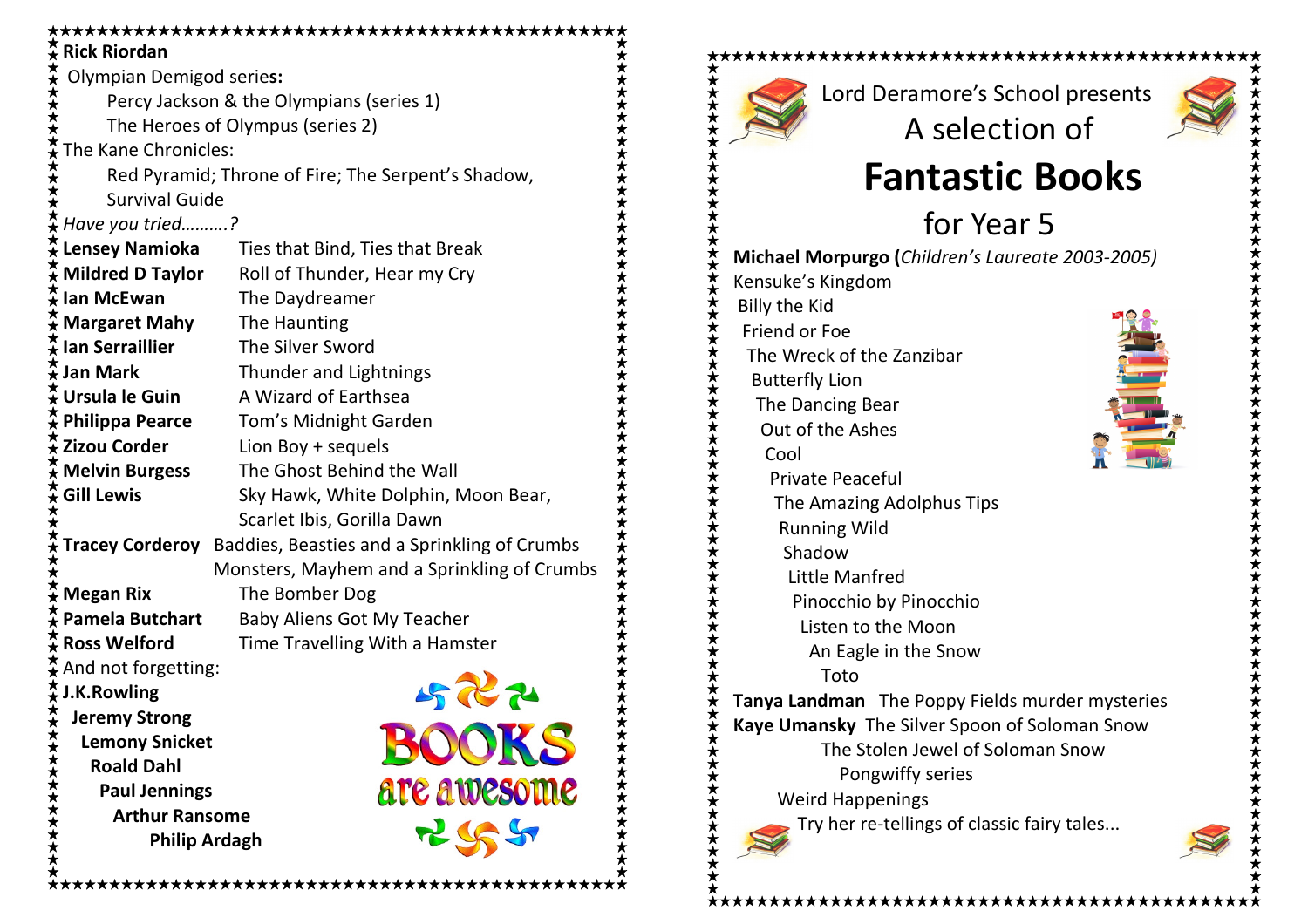| Anne Fine (Children's Laureate 2001-2003) |                                   |  |  |  |
|-------------------------------------------|-----------------------------------|--|--|--|
| <b>Bill's New Frock</b>                   |                                   |  |  |  |
| Crummy Mummy and Me                       |                                   |  |  |  |
| Goggle Eyes                               |                                   |  |  |  |
| <b>Flour Babies</b>                       |                                   |  |  |  |
| Step by Wicked Step                       |                                   |  |  |  |
| <b>Madame Doubtfire</b>                   |                                   |  |  |  |
|                                           | Diary of a Killer Cat and sequels |  |  |  |
| <b>Morris Gleitzman</b>                   | <b>Worm Story</b>                 |  |  |  |
|                                           | <b>Toad Rage</b>                  |  |  |  |
|                                           | <b>Blabber Mouth</b>              |  |  |  |
|                                           | <b>Boy Overboard</b>              |  |  |  |
|                                           | <b>Girl Underground</b>           |  |  |  |
|                                           | Give Peas a Chance                |  |  |  |
|                                           | Once                              |  |  |  |
|                                           | Then                              |  |  |  |
|                                           | <b>Now</b>                        |  |  |  |
|                                           | After                             |  |  |  |
|                                           | Soon                              |  |  |  |
|                                           | Maybe                             |  |  |  |
|                                           | <b>Extra Time</b>                 |  |  |  |
| <b>Philip Ridley</b>                      |                                   |  |  |  |
| <b>Krindlekrax</b>                        |                                   |  |  |  |
| Mercedes Ice                              |                                   |  |  |  |
| Meteorite Spoon                           |                                   |  |  |  |
| Scribbleboy                               |                                   |  |  |  |
| <b>Vinegar Street</b>                     |                                   |  |  |  |
| Mighty Fizz Chilla                        |                                   |  |  |  |
| Zips Apollo                               |                                   |  |  |  |
| <b>Terry Pratchett</b>                    | Johnny and the Bomb               |  |  |  |
|                                           | Johnny and the Dead               |  |  |  |
|                                           | Only You can Save Mankind         |  |  |  |
| A Hat Full of Sky                         |                                   |  |  |  |
| Amazing Maurice and his Educated Rodents  |                                   |  |  |  |

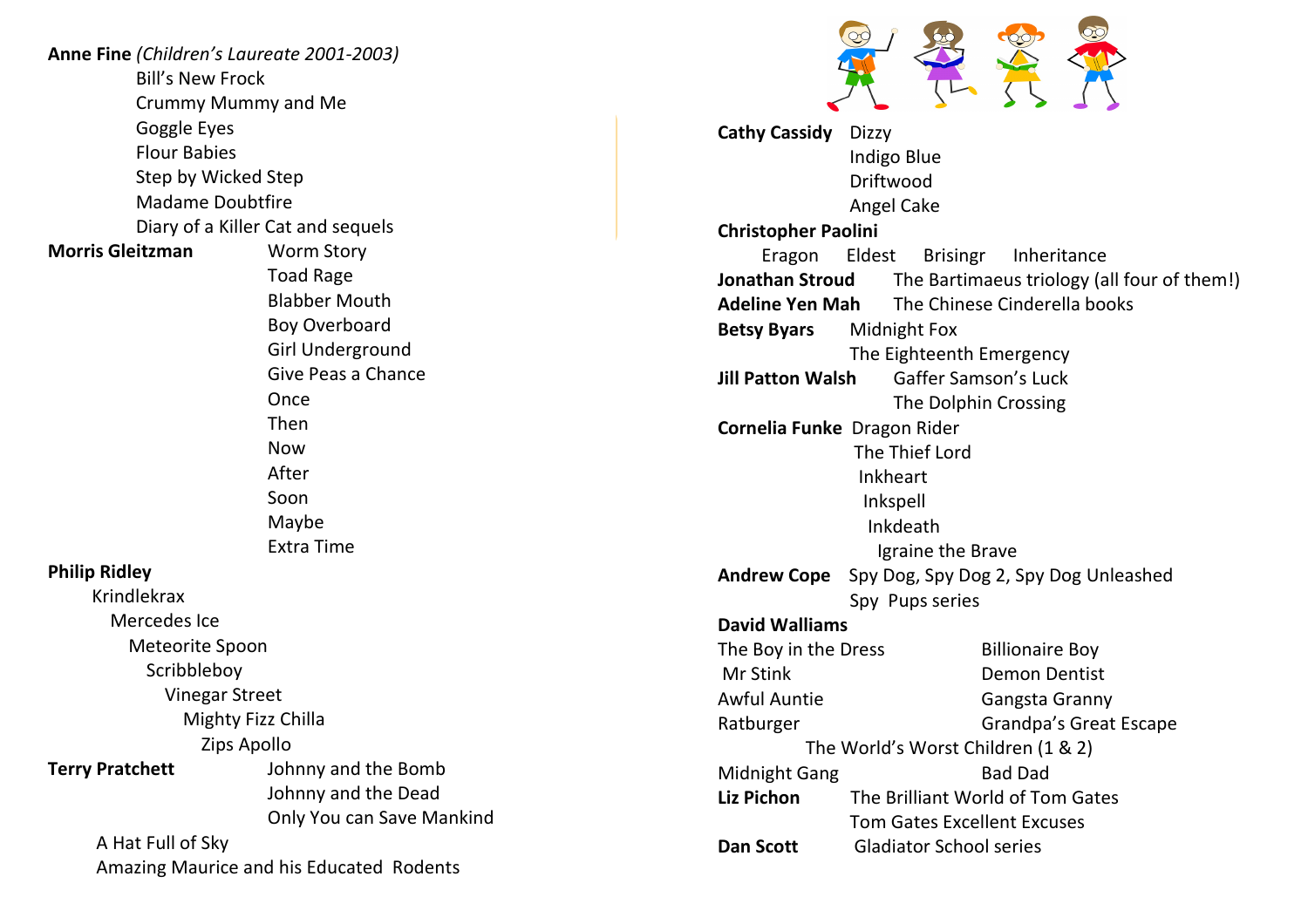|                                                                                                             |                                          |                                                    | <b>Malorie Blackman</b>              | (Children's Laureate 2013-2015)                              |                         |  |
|-------------------------------------------------------------------------------------------------------------|------------------------------------------|----------------------------------------------------|--------------------------------------|--------------------------------------------------------------|-------------------------|--|
| <b>Eoin Colfer</b><br><b>Artemis Fowl</b>                                                                   |                                          |                                                    |                                      | Hacker                                                       |                         |  |
| <b>Half Moon Investigations</b>                                                                             |                                          |                                                    |                                      | Thief                                                        |                         |  |
| The Arctic Incident                                                                                         |                                          |                                                    |                                      | Pig Heart Boy                                                |                         |  |
|                                                                                                             | The Eternity Code                        |                                                    |                                      | Tell me no Lies                                              |                         |  |
|                                                                                                             | The Opal Deception                       |                                                    |                                      | <b>Cloud Busting</b>                                         |                         |  |
|                                                                                                             | The Legend of Spud Murphy                |                                                    |                                      | <b>Deadly Dare Mysteries</b>                                 |                         |  |
| The Legend of Captain Crow's Teeth                                                                          |                                          | <b>Anthony Horowitz</b>                            | <b>Storm Breaker</b>                 | Snakehead                                                    |                         |  |
|                                                                                                             | The Legend of the Worst Boy in the World |                                                    |                                      | <b>Point Blanc</b>                                           | <b>Crocodile Tears</b>  |  |
| <b>Dream Master</b><br><b>Theresa Breslin</b>                                                               |                                          |                                                    |                                      | Skeleton Key                                                 | Scorpia rising          |  |
|                                                                                                             | Dream Master Nightmare                   |                                                    |                                      | Eagle Strike                                                 | <b>Russian Roulette</b> |  |
| <b>Robert Swindells</b>                                                                                     | Shrapnel                                 |                                                    |                                      | Never Say Die                                                | Ark Angel               |  |
|                                                                                                             | Room 13                                  |                                                    |                                      | The Falcon's Malteser (and the other Diamond Brothers books) |                         |  |
| <b>Nightmare Stairs</b><br>Jacqueline Hyde                                                                  |                                          |                                                    |                                      | <b>Pocket Horowitz series</b>                                |                         |  |
|                                                                                                             |                                          |                                                    |                                      | Legends series                                               |                         |  |
|                                                                                                             |                                          | The Shade of Hettie Daynes                         |                                      | <b>Three of Diamonds</b>                                     |                         |  |
| In the Nick of Time                                                                                         |                                          | <b>Stewart Riddall</b>                             | <b>Fergus Crane</b>                  |                                                              |                         |  |
| Hydra                                                                                                       |                                          |                                                    | Corby Flood                          |                                                              |                         |  |
| <b>Blitzed</b>                                                                                              |                                          |                                                    | <b>Hugo Pepper</b>                   |                                                              |                         |  |
|                                                                                                             | <b>Blackout</b>                          | NISHING                                            | <b>Frank Cottrell Boyce Millions</b> |                                                              | Framed                  |  |
| Angie Sage Magyk (Septimus Heap)<br>Flyte<br>Physik<br>Queste<br>Syren<br>My Haunted House<br>liconia an au |                                          |                                                    |                                      | The Astounding Broccoli Boy                                  |                         |  |
|                                                                                                             |                                          |                                                    | <b>Lauren Child</b>                  | Utterly Me, Clarice Bean                                     |                         |  |
|                                                                                                             |                                          |                                                    |                                      | Clarice Bean, That's Me                                      |                         |  |
|                                                                                                             |                                          |                                                    |                                      | Clarice Bean, Don't Look Now                                 |                         |  |
|                                                                                                             |                                          |                                                    | <b>Cressida Cowell</b>               | How to Train Your Dragon + more                              |                         |  |
|                                                                                                             |                                          |                                                    |                                      | How to be a Pirate + more                                    |                         |  |
|                                                                                                             | The Sword in the Grotto                  | d silentis<br>inside your<br>head, directly to you | <b>Sophie McKenzie</b>               | Time Train to the Blitz                                      |                         |  |
|                                                                                                             | Frognapped                               |                                                    | Francesca Simon The Lost Gods series |                                                              |                         |  |
| Vampire Brat                                                                                                |                                          |                                                    |                                      |                                                              |                         |  |
|                                                                                                             | Katie Davies The Great Hamster Massacre  |                                                    |                                      | KIDS BOOKS@READING                                           |                         |  |
| The Great Cat Conspiracy<br>The Great Dog Disaster + more                                                   |                                          |                                                    |                                      |                                                              |                         |  |
|                                                                                                             |                                          |                                                    |                                      |                                                              |                         |  |

**BARRY AND CARD**